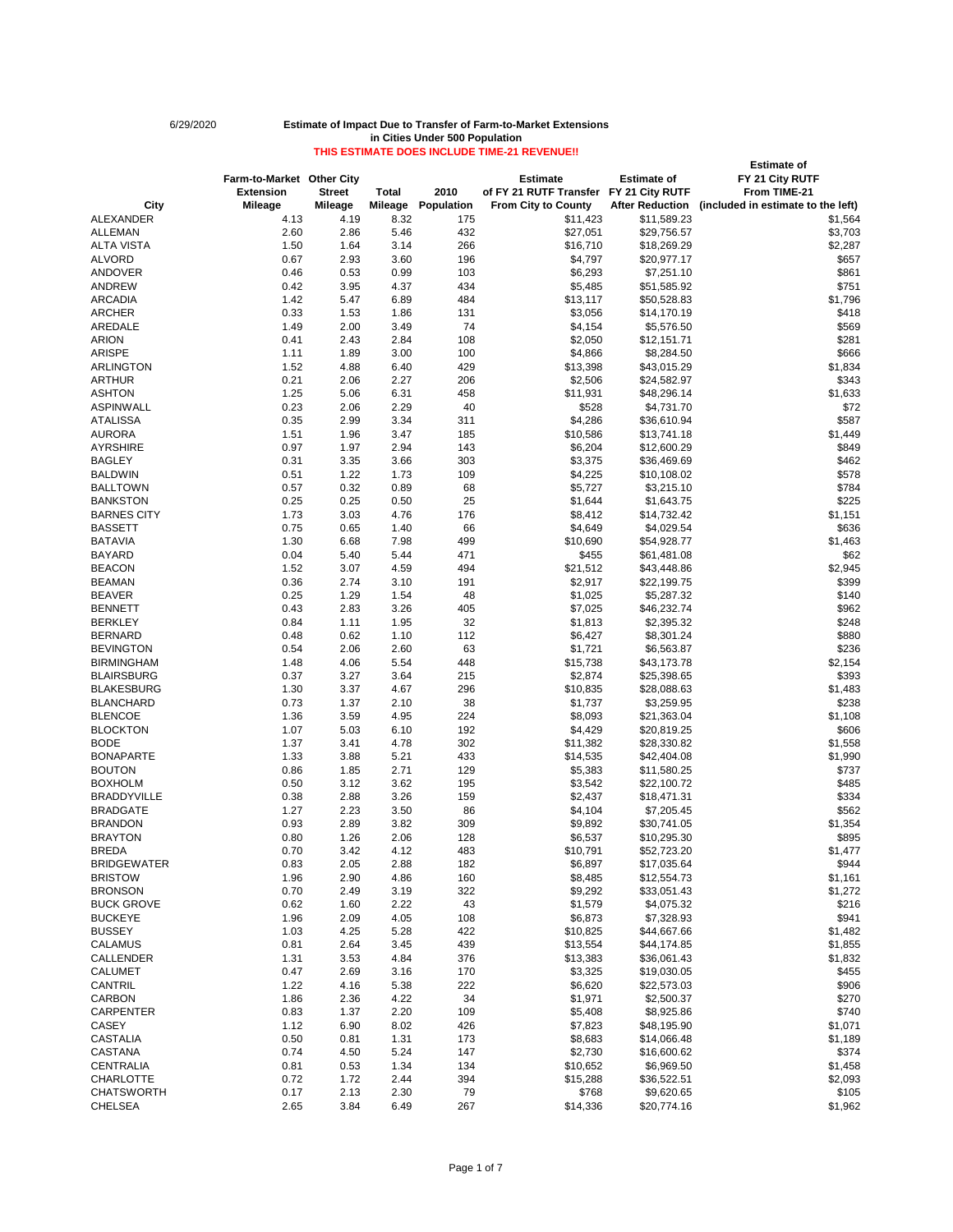# **Estimate of Farm-to-Market Other City Estimate Estimate of FY 21 City RUTF Extension Street Total 2010 of FY 21 RUTF Transfer FY 21 City RUTF From TIME-21 City Mileage Mileage Mileage Population From City to County After Reduction (included in estimate to the left)** CHESTER 1.61 2.00 3.61 127 \$7,448 \$9,252.35 \$1,020 CHILLICOTHE 1.13 0.89 2.02 97 \$7,136 \$5,620.00 \$977 CHURDAN 1.88 5.84 7.72 386 \$12,361 \$38,398.00 \$1,692 CINCINNATI 1.52 3.99 5.51 357 \$12,950 \$33,995.02 \$1,773 CLARE 1.46 1.10 2.56 146 \$10,949 \$8,249.57 \$1,499 CLAYTON 0.42 1.08 1.50 43 \$1,583 \$4,071.24 \$217 CLEARFIELD 1.33 7.34 8.67 363 \$7,323 \$40,411.91 \$1,002 CLEGHORN 0.08 2.39 2.47 240 \$1,022 \$30,537.81 \$140 CLEMONS 0.62 1.69 2.31 148 \$5,224 \$14,238.43 \$715 CLIO 1.87 2.22 4.09 80 \$4,810 \$5,710.12 \$658 CLUTIER 1.27 2.40 3.67 213 \$9,693 \$18,316.84 \$1,327 COBURG 0.44 1.42 1.86 42 \$1,307 \$4,216.48 \$179 COIN 1.76 4.70 6.46 193 \$6,915 \$18,464.96 \$946 COLESBURG 0.78 2.98 3.76 404 \$11,021 \$42,105.18 \$1,509 COLLEGE SPRINGS 2.35 6.83 9.18 214 \$7,204 \$20,937.15 \$986 COLLINS 0.26 3.65 3.91 495 \$4,328 \$60,764.10 \$592 COLUMBUS CITY 1.19 3.96 5.15 391 \$11,881 \$39,535.79 \$1,626 COLWELL 0.81 0.63 1.44 73 \$5,400 \$4,199.78 \$739 CONESVILLE 0.10 2.24 2.34 432 \$2,428 \$54,380.31 \$332 CONWAY 0.97 1.73 2.70 41 \$1,937 \$3,454.55 \$265 COPPOCK 0.46 0.91 1.37 47 \$2,075 \$4,105.30 \$284 CORWITH 2.50 3.55 6.05 309 \$16,791 \$23,842.80 \$2,298 COTTER 0.17 0.34 0.51 48 \$2,104 \$4,208.00 \$288 COULTER 2.16 5.33 7.49 281 \$10,656 \$26,295.26 \$1,459 CRAIG 0.41 1.08 1.49 89 \$3,220 \$8,483.07 \$441 CRAWFORDSVILLE 1.28 2.10 3.38 264 \$13,147 \$21,569.11 \$1,800 CROMWELL 1.00 2.56 3.56 107 \$3,952 \$10,118.11 \$541 CRYSTAL LAKE 1.02 2.33 3.35 250 \$10,010 \$22,865.30 \$1,370 CUMBERLAND 0.87 3.35 4.22 262 \$7,103 \$27,350.13 \$972 CUMMING 2.58 3.42 6.00 351 \$19,847 \$26,309.21 \$2,717 CURLEW 1.75 0.98 2.73 58 \$4,889 \$2,737.90 \$669 CUSHING 0.86 2.05 2.91 220 \$8,550 \$20,380.24 \$1,170 DANA 0.54 1.13 1.67 71 \$3,019 \$6,317.51 \$413 DANBURY 1.22 3.17 4.39 348 \$12,717 \$33,044.54 \$1,741 DAVIS CITY 0.83 4.85 5.68 204 \$3,920 \$22,906.00 \$537 DAWSON 1.41 1.95 3.36 131 \$7,229 \$9,997.52 \$990 DECATUR CITY 0.68 3.53 4.21 197 \$4,184 \$21,721.24 \$573 DEDHAM 1.75 3.06 4.81 266 \$12,726 \$22,252.75 \$1,742 DEEP RIVER 0.39 4.00 4.39 279 \$3,259 \$33,429.16 \$446 DEFIANCE 0.48 4.55 5.03 284 \$3,564 \$33,782.17 \$488 DELHI 1.48 4.22 5.70 460 \$15,706 \$44,783.82 \$2,150 DELOIT 1.29 3.27 4.56 264 \$9,821 \$24,895.03 \$1,344 DELTA 1.88 5.15 7.03 328 \$11,535 \$31,597.41 \$1,579 DERBY 0.69 3.43 4.12 115 \$2,533 \$12,589.85 \$347 DIAGONAL 1.39 4.28 5.67 330 \$10,638 \$32,756.72 \$1,456 DICKENS 1.46 3.22 4.68 185 \$7,589 \$16,738.15 \$1,039 DIXON 0.66 1.48 2.14 247 \$10,017 \$22,463.15 \$1,371 DOLLIVER 0.80 1.60 2.40 66 \$2,893 \$5,786.00 \$396 DONAHUE 1.05 1.35 2.40 346 \$19,906 \$25,593.19 \$2,725 DOUGHERTY 1.56 1.18 2.74 58 \$4,342 \$3,284.62 \$594 DRAKESVILLE 1.02 2.25 3.27 184 \$7,547 \$16,648.62 \$1,033 DUNCOMBE 2.11 5.50 7.61 410 \$14,949 \$38,966.16 \$2,046

DUNDEE 1.07 2.08 3.15 174 \$7,772 \$15,108.72 \$1,064 DURANGO 0.06 0.10 0.16 22 \$1,085 \$1,808.13 \$149

| <b>EARLING</b>      | 0.58 | 3.24  | 3.82 | 437 | \$8,725  | \$48,740.37 | \$1,194 |
|---------------------|------|-------|------|-----|----------|-------------|---------|
| <b>EAST PERU</b>    | 2.57 | .29   | 3.86 | 125 | \$10,944 | \$5,493.36  | \$1,498 |
| <b>ELBERON</b>      | 0.81 | 3.35  | 4.16 | 196 | \$5,018  | \$20,755.50 | \$687   |
| <b>ELKHART</b>      | 2.11 | 2.23  | 4.34 | 683 | \$43,666 | \$46,148.93 | \$5,977 |
| <b>ELKPORT</b>      | 0.95 | 0.92  | 1.87 | 37  | \$2,472  | \$2,393.72  | \$338   |
| <b>ELLIOTT</b>      | 0.55 | 4.70  | 5.25 | 350 | \$4,822  | \$41,203.33 | \$660   |
| <b>ELLSTON</b>      | 0.81 | l .50 | 2.31 | 43  | \$1,983  | \$3,671.75  | \$271   |
| <b>EMERSON</b>      | 0.57 | 4.47  | 5.04 | 438 | \$6,514  | \$51,083.05 | \$892   |
| <b>EXLINE</b>       | 2.21 | 2.93  | 5.14 | 160 | \$9,046  | \$11,993.62 | \$1,238 |
| <b>FARMERSBURG</b>  | 1.30 | 2.48  | 3.78 | 302 | \$13,658 | \$26,055.09 | \$1,870 |
| <b>FARNHAMVILLE</b> | 1.05 | 5.54  | 6.59 | 371 | \$7,773  | \$41,013.23 | \$1,064 |
| <b>FARRAGUT</b>     | 1.42 | 5.84  | 7.26 | 485 | \$12,474 | \$51,303.11 | \$1,708 |
| <b>FENTON</b>       | 0.19 | 4.56  | 4.75 | 279 | \$1,468  | \$35,220.96 | \$201   |

Page 2 of 7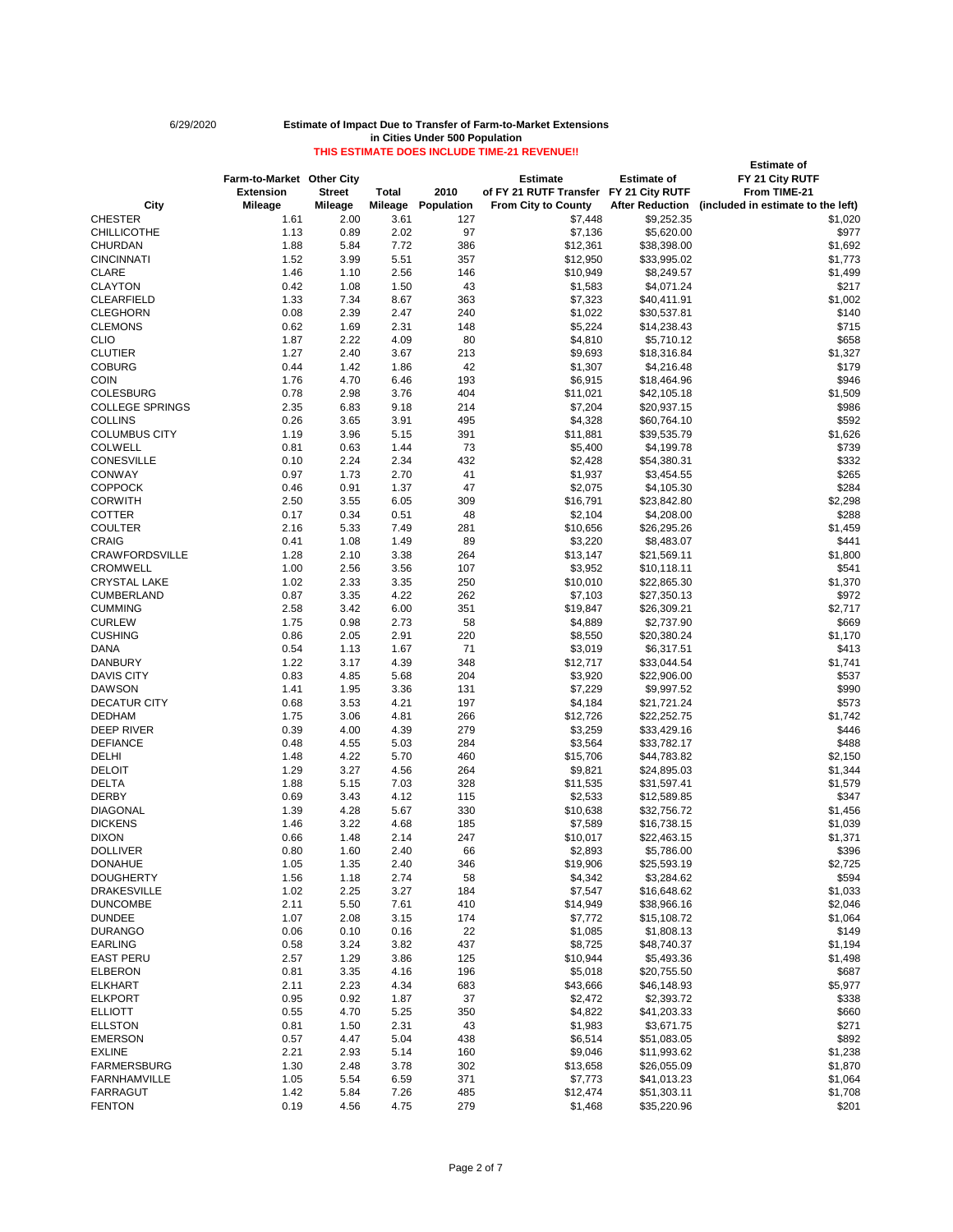# **Estimate of Farm-to-Market Other City Estimate Estimate of FY 21 City RUTF Extension Street Total 2010 of FY 21 RUTF Transfer FY 21 City RUTF From TIME-21 City Mileage Mileage Mileage Population From City to County After Reduction (included in estimate to the left)** FERGUSON 0.67 1.63 2.30 126 \$4,827 \$11,742.38 \$661 FERTILE 1.82 2.05 3.87 370 \$22,882 \$25,773.32 \$3,132 FLORIS 0.92 1.56 2.48 138 \$6,732 \$11,415.05 \$921 FLOYD 0.58 3.84 4.42 335 \$5,781 \$38,271.86 \$791 FORT ATKINSON 0.46 3.35 3.81 349 \$5,541 \$40,352.55 \$758 FOSTORIA 0.48 1.99 2.47 231 \$5,903 \$24,473.37 \$808 FRANKLIN 0.53 3.29 3.82 143 \$2,609 \$16,195.50 \$357 FRASER 2.19 3.43 5.62 102 \$5,227 \$8,186.23 \$715 FREDERIKA 0.92 2.58 3.50 183 \$6,326 \$17,738.97 \$866 FREDONIA 0.43 2.68 3.11 244 \$4,436 \$27,649.67 \$607 GALT 0.84 2.48 3.32 32 \$1,065 \$3,143.33 \$146 GALVA 1.61 4.24 5.85 434 \$15,707 \$41,364.28 \$2,150 GARBER 0.67 1.52 2.19 88 \$3,540 \$8,031.71 \$485 GARDEN GROVE 1.65 4.58 6.23 211 \$7,349 \$20,397.91 \$1,006 GARRISON 0.52 3.71 4.23 371 \$5,997 \$42,789.11 \$821 GENEVA 1.08 1.77 2.85 165 \$8,222 \$13,475.29 \$1,125 GIBSON 0.49 0.56 1.05 61 \$3,743 \$4,278.13 \$512 GILLETT GROVE 0.89 1.20 2.09 49 \$2,744 \$3,699.62 \$376 GOODELL 0.68 1.83 2.51 139 \$4,952 \$13,326.56 \$678 GOOSE LAKE 0.36 0.76 1.12 240 \$10,144 \$21,415.71 \$1,389 GRAF 0.37 0.34 0.71 79 \$5,414 \$4,974.77 \$741 GRAFTON 1.29 1.96 3.25 252 \$13,153 \$19,984.76 \$1,800 GRAND RIVER 0.80 3.49 4.29 236 \$5,787 \$25,246.77 \$792 GRANT 1.00 3.30 4.30 92 \$2,813 \$9,284.51 \$385 GRANVILLE 0.03 3.80 3.83 312 \$221 \$40,706.63 \$44 GRAVITY 0.93 3.83 4.76 188 \$4,830 \$19,891.86 \$661 GRAY 1.61 2.08 3.69 63 \$3,615 \$4,669.85 \$495 GREENVILLE 0.49 1.36 1.85 75 \$2,612 \$7,250.27 \$358 GRUVER 0.11 2.17 2.28 94 \$596 \$11,764.64 \$82 GUERNSEY 0.89 1.86 2.75 63 \$2,681 \$5,603.33 \$367 HALBUR 0.80 1.78 2.58 246 \$10,031 \$22,318.30 \$1,373 HAMILTON 1.65 2.65 4.30 130 \$6,560 \$10,535.29 \$898 HANCOCK 0.37 1.75 2.12 196 \$4,498 \$21,275.71 \$616 HANLONTOWN 0.95 4.33 5.28 226 \$5,347 \$24,371.83 \$732 HANSELL 0.99 0.85 1.84 98 \$6,934 \$5,953.23 \$949 HARCOURT 0.50 4.67 5.17 303 \$3,853 \$35,991.07 \$527 HARDY 1.17 1.18 2.35 47 \$3,077 \$3,103.40 \$421 HARPER 0.57 1.40 1.97 114 \$4,337 \$10,653.50 \$594 HARPERS FERRY 1.08 5.56 6.64 328 \$7,015 \$36,116.55 \$960 HARRIS 1.78 2.50 4.28 170 \$9,297 \$13,057.83 \$1,273 HARTWICK 0.64 1.62 2.26 86 \$3,203 \$8,106.45 \$438 HARVEY 0.33 4.18 4.51 235 \$2,261 \$28,641.34 \$310 HASTINGS 0.58 3.63 4.21 152 \$2,754 \$17,234.31 \$377 HAVELOCK 0.73 3.49 4.22 138 \$3,139 \$15,007.83 \$430 HAVERHILL 0.31 1.44 1.75 173 \$4,030 \$18,719.59 \$552 HAWKEYE 1.49 4.19 5.68 449 \$15,489 \$43,554.98 \$2,120 HAYESVILLE 0.49 0.96 1.45 50 \$2,222 \$4,353.10 \$304 HENDERSON 0.52 1.85 2.37 185 \$5,338 \$18,989.82 \$731 HEPBURN 0.21 1.18 1.39 23 \$457 \$2,567.56 \$63 HILLSBORO 0.99 2.73 3.72 180 \$6,299 \$17,370.73 \$862 HOLLAND 0.72 2.11 2.83 282 \$9,435 \$27,648.46 \$1,291 HOLY CROSS 0.73 1.28 2.01 374 \$17,862 \$31,319.24 \$2,445

HORNICK 0.50 2.71 3.21 225 \$4,609 \$24,978.86 \$631 HOUGHTON 0.13 0.96 1.09 146 \$2,290 \$16,909.21 \$313

| <b>HUMESTON</b>         | 0.62 | 6.02  | 6.64 | 494 | \$6,066  | \$58,895.36 | \$830   |
|-------------------------|------|-------|------|-----|----------|-------------|---------|
| <b>IMOGENE</b>          | 0.81 | 3.30  | 4.11 | 72  | \$1,866  | \$7,602.04  | \$255   |
| <b>IONIA</b>            | 1.50 | 2.53  | 4.03 | 291 | \$14,243 | \$24,023.39 | \$1,950 |
| <b>IRWIN</b>            | 1.61 | 2.73  | 4.34 | 341 | \$16,635 | \$28,206.75 | \$2,277 |
| <b>JACKSON JUNCTION</b> | 2.50 | 6.94  | 9.44 | 58  | \$2,020  | \$5,607.14  | \$276   |
| <b>JAMAICA</b>          | 0.62 | 3.19  | 3.81 | 224 | \$4,793  | \$24,662.64 | \$656   |
| <b>JOICE</b>            | 2.09 | 2.63  | 4.72 | 222 | \$12,927 | \$16,266.44 | \$1,769 |
| <b>JOLLEY</b>           | 0.56 | 1.70  | 2.26 | 41  | \$1,336  | \$4,055.55  | \$183   |
| <b>KAMRAR</b>           | 1.77 | .99   | 3.76 | 199 | \$12,319 | \$13,849.82 | \$1,686 |
| <b>KELLERTON</b>        | 1.81 | 4.60  | 6.41 | 315 | \$11,697 | \$29,725.98 | \$1,601 |
| KELLEY                  | 1.08 | 99. ا | 3.07 | 309 | \$14,295 | \$26,338.98 | \$1,957 |
| <b>KENSETT</b>          | 0.97 | 4.42  | 5.39 | 266 | \$6,295  | \$28,684.08 | \$862   |
| <b>KESWICK</b>          | 0.91 | 2.02  | 2.93 | 246 | \$10,047 | \$22,302.04 | \$1,375 |

Page 3 of 7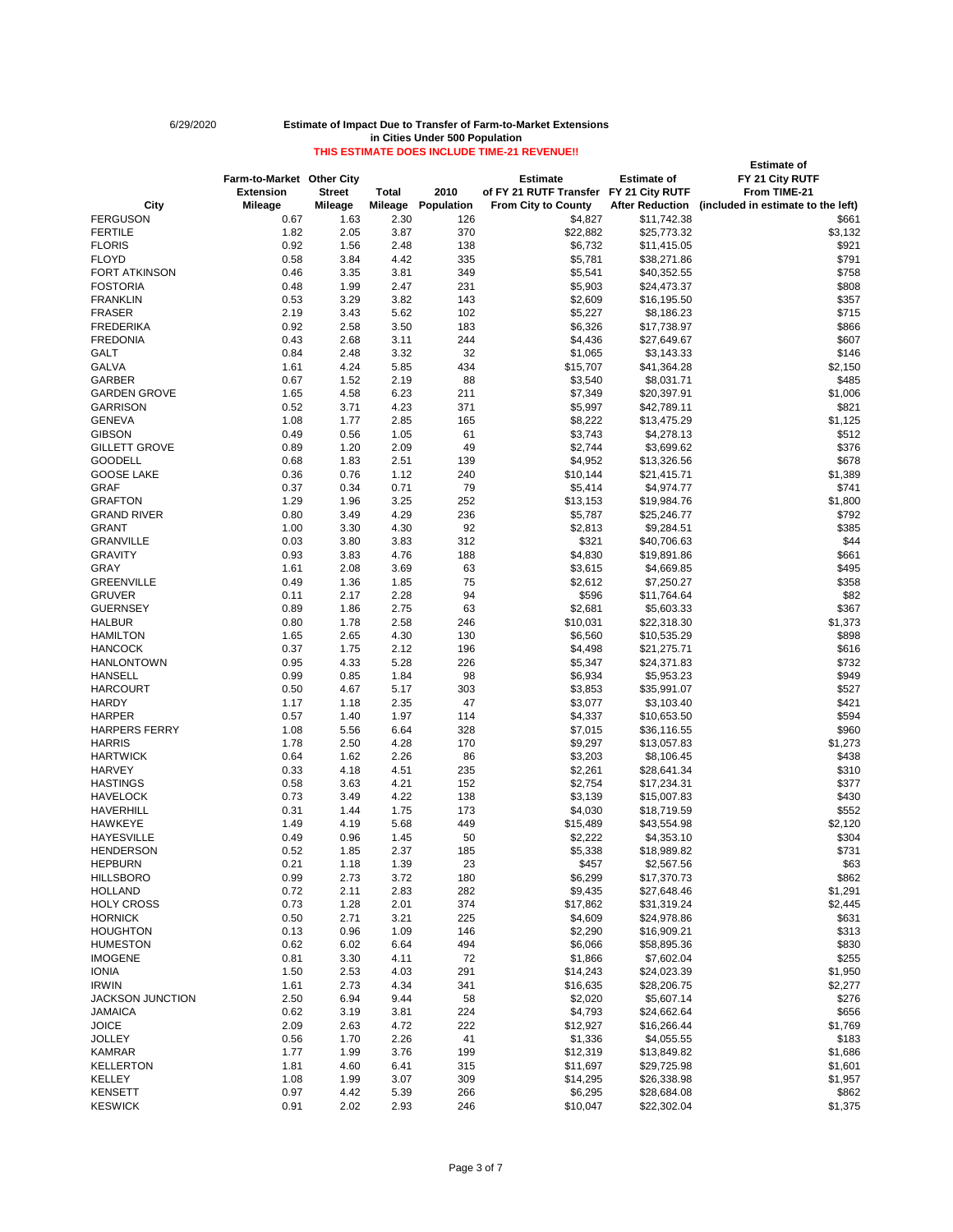# 6/29/2020 **Estimate of Impact Due to Transfer of Farm-to-Market Extensions in Cities Under 500 Population**

# **THIS ESTIMATE DOES INCLUDE TIME-21 REVENUE!! Farm-to-Market** Other City **Consumers Estimate Estimate Estimate Estimate Estimate**

|                     |                           |                |                |            |                                        |                        | <b>Estimate of</b>                 |
|---------------------|---------------------------|----------------|----------------|------------|----------------------------------------|------------------------|------------------------------------|
|                     | Farm-to-Market Other City |                |                |            | <b>Estimate</b>                        | <b>Estimate of</b>     | FY 21 City RUTF                    |
|                     | <b>Extension</b>          | <b>Street</b>  | <b>Total</b>   | 2010       | of FY 21 RUTF Transfer FY 21 City RUTF |                        | From TIME-21                       |
| <b>City</b>         | <b>Mileage</b>            | <b>Mileage</b> | <b>Mileage</b> | Population | <b>From City to County</b>             | <b>After Reduction</b> | (included in estimate to the left) |
|                     |                           |                |                |            |                                        |                        |                                    |
| <b>KIMBALLTON</b>   | 0.25                      | 2.40           | 2.65           | 322        | \$3,995                                | \$38,348.38            | \$547                              |
| <b>KINROSS</b>      | 0.37                      | 1.12           | 1.49           | 73         | \$2,384                                | \$7,215.73             | \$326                              |
| <b>KIRKMAN</b>      | 0.92                      | 0.96           | 1.88           | 64         | \$4,118                                | \$4,297.53             | \$564                              |
| <b>KIRKVILLE</b>    | 1.30                      | 2.30           | 3.60           | 167        | \$7,930                                | \$14,030.32            | \$1,086                            |
| <b>KIRON</b>        | 0.52                      | 2.31           | 2.83           | 279        | \$6,741                                | \$29,947.15            | \$923                              |
| KNIERIM             | 1.50                      | 1.54           | 3.04           | 60         | \$3,893                                | \$3,996.91             | \$533                              |
| LA MOTTE            | 1.85                      | 0.88           | 2.73           | 260        | \$23,169                               | \$11,020.95            | \$3,171                            |
| LACONA              | 1.13                      | 3.73           | 4.86           | 361        | \$11,038                               | \$36,433.89            | \$1,511                            |
| LADORA              | 0.48                      | 1.97           | 2.45           | 283        | \$7,291                                | \$29,923.50            | \$998                              |
| <b>LAKOTA</b>       | 0.77                      | 2.63           | 3.40           | 255        | \$7,594                                | \$25,938.38            | \$1,040                            |
| <b>LAMBS GROVE</b>  | 0.18                      | 1.42           | 1.60           | 172        | \$2,545                                | \$20,073.48            | \$348                              |
| <b>LAMONT</b>       | 0.38                      | 5.29           | 5.67           | 461        | \$4,063                                | \$56,558.68            | \$556                              |
|                     |                           |                |                |            |                                        |                        |                                    |
| LANESBORO           | 1.62                      | 3.84           | 5.46           | 121        | \$4,721                                | \$11,190.51            | \$646                              |
| LARRABEE            | 0.10                      | 1.57           | 1.67           | 132        | \$1,039                                | \$16,318.60            | \$142                              |
| <b>LAUREL</b>       | 0.50                      | 2.01           | 2.51           | 239        | \$6,261                                | \$25,167.84            | \$857                              |
| LAWLER              | 1.04                      | 5.74           | 6.78           | 439        | \$8,855                                | \$48,873.39            | \$1,212                            |
| LE ROY              | 1.26                      | 0.75           | 2.01           | 15         | \$1,236                                | \$736.01               | \$169                              |
| LEDYARD             | 0.78                      | 2.62           | 3.40           | 130        | \$3,922                                | \$13,173.21            | \$537                              |
| <b>LEHIGH</b>       | 2.89                      | 8.70           | 11.59          | 416        | \$13,641                               | \$41,063.40            | \$1,867                            |
| <b>LEIGHTON</b>     | 0.52                      | 0.89           | 1.41           | 162        | \$7,856                                | \$13,446.57            | \$1,075                            |
| <b>LELAND</b>       | 1.00                      | 3.87           | 4.87           | 289        | \$7,804                                | \$30,199.91            | \$1,068                            |
| <b>LESTER</b>       | 1.19                      | 3.97           | 5.16           | 294        | \$8,916                                | \$29,744.99            | \$1,220                            |
| <b>LETTS</b>        | 1.41                      | 2.97           | 4.38           | 384        | \$16,256                               | \$34,240.44            | \$2,225                            |
|                     |                           |                |                |            |                                        |                        |                                    |
| <b>LEWIS</b>        | 0.81                      | 6.74           | 7.55           | 433        | \$6,109                                | \$50,830.76            | \$836                              |
| <b>LIBERTYVILLE</b> | 1.67                      | 1.92           | 3.59           | 315        | \$19,269                               | \$22,153.54            | \$2,638                            |
| <b>LIDDERDALE</b>   | 2.36                      | 2.76           | 5.12           | 180        | \$10,910                               | \$12,759.61            | \$1,493                            |
| <b>LIME SPRINGS</b> | 2.27                      | 4.47           | 6.74           | 505        | \$22,366                               | \$44,041.77            | \$3,061                            |
| <b>LINCOLN</b>      | 0.75                      | 2.54           | 3.29           | 162        | \$4,856                                | \$16,446.69            | \$665                              |
| <b>LINDEN</b>       | 1.77                      | 1.84           | 3.61           | 199        | \$12,831                               | \$13,337.96            | \$1,756                            |
| <b>LINEVILLE</b>    | 1.12                      | 4.72           | 5.84           | 217        | \$5,473                                | \$23,062.94            | \$749                              |
| <b>LINN GROVE</b>   | 0.66                      | 3.23           | 3.89           | 154        | \$3,436                                | \$16,815.10            | \$470                              |
| <b>LISCOMB</b>      | 2.19                      | 3.47           | 5.66           | 301        | \$15,315                               | \$24,266.40            | \$2,096                            |
| <b>LITTLE ROCK</b>  | 2.29                      | 3.95           | 6.24           | 459        | \$22,151                               | \$38,207.70            | \$3,032                            |
| <b>LITTLE SIOUX</b> | 1.53                      | 4.94           | 6.47           | 170        | \$5,286                                | \$17,068.58            | \$724                              |
| <b>LIVERMORE</b>    | 1.39                      | 4.92           | 6.31           | 384        | \$11,124                               | \$39,372.48            | \$1,523                            |
|                     |                           |                |                |            |                                        |                        |                                    |
| <b>LOCKRIDGE</b>    | 1.09                      | 1.43           | 2.52           | 268        | \$15,244                               | \$19,998.44            | \$2,087                            |
| <b>LOHRVILLE</b>    | 0.86                      | 6.61           | 7.47           | 368        | \$5,571                                | \$42,820.77            | \$763                              |
| LONE ROCK           | 0.30                      | 1.79           | 2.09           | 146        | \$2,756                                | \$16,443.16            | \$377                              |
| <b>LORIMOR</b>      | 0.76                      | 5.19           | 5.95           | 360        | \$6,047                                | \$41,293.21            | \$828                              |
| <b>LOST NATION</b>  | 0.86                      | 3.97           | 4.83           | 446        | \$10,443                               | \$48,206.32            | \$1,429                            |
| LOW MOOR            | 0.63                      | 1.55           | 2.18           | 288        | \$10,945                               | \$26,927.34            | \$1,498                            |
| <b>LUANA</b>        | 2.47                      | 1.98           | 4.45           | 269        | \$19,634                               | \$15,739.22            | \$2,688                            |
| <b>LUCAS</b>        | 0.62                      | 6.09           | 6.71           | 216        | \$2,625                                | \$25,779.49            | \$359                              |
| <b>LUTHER</b>       | 1.05                      | 1.95           | 3.00           | 122        | \$5,615                                | \$10,427.95            | \$769                              |
| LU VERNE            | 2.44                      | 7.27           | 9.71           | 261        | \$8,625                                | \$25,696.94            | \$1,181                            |
| LUZERNE             | 0.51                      | 0.86           | 1.37           | 96         | \$4,699                                | \$7,924.55             | \$643                              |
| LYNNVILLE           | 1.58                      | 3.89           | 5.47           | 379        | \$14,396                               | \$35,442.74            | \$1,971                            |
|                     |                           |                |                |            |                                        |                        |                                    |
| <b>LYTTON</b>       | 0.95                      | 2.79           | 3.74           | 315        | \$10,522                               | \$30,900.74            | \$1,440                            |
| <b>MACEDONIA</b>    | 0.70                      | 2.38           | 3.08           | 246        | \$7,352                                | \$24,996.95            | \$1,006                            |
| <b>MACKSBURG</b>    | 2.51                      | 4.81           | 7.32           | 113        | \$5,095                                | \$9,764.23             | \$697                              |
| <b>MAGNOLIA</b>     | 0.60                      | 3.53           | 4.13           | 183        | \$3,496                                | \$20,568.45            | \$479                              |
| <b>MALCOM</b>       | 0.78                      | 4.47           | 5.25           | 287        | \$5,607                                | \$32,133.34            | \$768                              |
| <b>MALLARD</b>      | 0.50                      | 5.46           | 5.96           | 274        | \$3,023                                | \$33,008.27            | \$414                              |
| <b>MALOY</b>        | 0.81                      | 1.48           | 2.29           | 29         | \$1,349                                | \$2,464.62             | \$185                              |
| <b>MARATHON</b>     | 1.74                      | 4.35           | 6.09           | 237        | \$8,904                                | \$22,261.07            | \$1,219                            |
| <b>MARBLE ROCK</b>  | 1.90                      | 4.19           | 6.09           | 307        | \$12,595                               | \$27,775.43            | \$1,724                            |
| <b>MARNE</b>        | 1.12                      | 2.88           | 4.00           | 120        | \$4,418                                | \$11,361.60            | \$605                              |
| <b>MARQUETTE</b>    | 0.51                      | 3.47           | 3.98           | 462        | \$7,785                                | \$52,968.07            | \$1,066                            |
| <b>MARTELLE</b>     | 0.64                      | 2.17           |                | 255        | \$7,637                                |                        |                                    |
|                     |                           |                | 2.81           |            |                                        | \$25,895.20            | \$1,045                            |
| <b>MARTINSBURG</b>  | 0.62                      | 1.73           | 2.35           | 112        | \$3,886                                | \$10,842.31            | \$532                              |
| <b>MARYSVILLE</b>   | 0.97                      | 1.57           | 2.54           | 66         | \$3,314                                | \$5,364.58             | \$454                              |
| <b>MASONVILLE</b>   | 0.30                      | 2.49           | 2.79           | 127        | \$1,796                                | \$14,904.75            | \$246                              |
| <b>MASSENA</b>      | 1.14                      | 3.78           | 4.92           | 355        | \$10,817                               | \$35,865.82            | \$1,481                            |
| <b>MATLOCK</b>      | 0.70                      | 1.22           | 1.92           | 87         | \$4,171                                | \$7,269.48             | \$571                              |
| <b>MAURICE</b>      | 0.76                      | 2.57           | 3.33           | 275        | \$8,253                                | \$27,909.20            | \$1,130                            |
| <b>MAYSVILLE</b>    | 0.24                      | 0.80           | 1.04           | 176        | \$5,341                                | \$17,803.08            | \$731                              |
| MC CALLSBURG        | 1.31                      | 3.09           | 4.40           | 333        | \$13,037                               | \$30,752.17            | \$1,785                            |

Page 4 of 7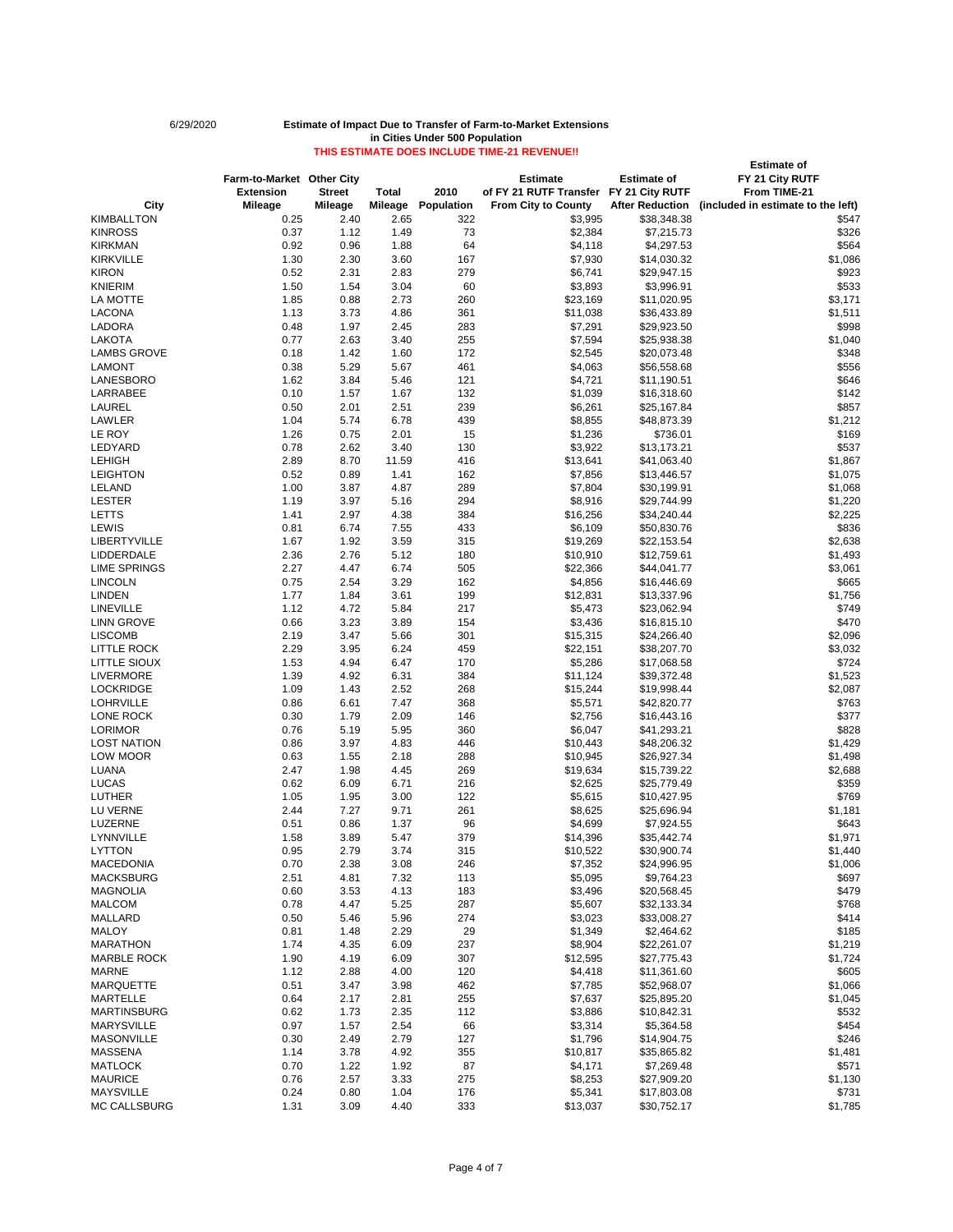# **Estimate of Farm-to-Market Other City Estimate Estimate of FY 21 City RUTF Extension Street Total 2010 of FY 21 RUTF Transfer FY 21 City RUTF From TIME-21 City Mileage Mileage Mileage Population From City to County After Reduction (included in estimate to the left)** MC CAUSLAND 1.63 1.94 3.57 291 \$17,472 \$20,794.68 \$2,392 MC CLELLAND 0.51 1.91 2.42 151 \$4,185 \$15,671.87 \$573 MC INTIRE 1.49 3.04 4.53 122 \$5,277 \$10,766.16 \$722 MELROSE 1.16 2.44 3.60 112 \$4,746 \$9,982.31 \$650 MELVIN 0.91 2.19 3.10 214 \$8,261 \$19,880.25 \$1,131 MENLO 0.67 5.26 5.93 353 \$5,245 \$41,174.80 \$718 MESERVEY 1.24 4.59 5.83 256 \$7,160 \$26,503.90 \$980 MIDDLETOWN 1.00 4.12 5.12 318 \$8,167 \$33,649.62 \$1,118 MILES 1.64 2.95 4.59 445 \$20,908 \$37,609.29 \$2,862 MILLERSBURG 0.50 1.53 2.03 159 \$5,150 \$15,758.62 \$705 MILLERTON 0.54 1.68 2.22 45 \$1,439 \$4,478.11 \$197 MILTON 2.66 10.23 12.89 443 \$12,021 \$46,233.01 \$1,646 MINBURN 0.97 2.82 3.79 365 \$12,284 \$35,713.18 \$1,682 MINGO 0.77 2.82 3.59 302 \$8,518 \$31,195.17 \$1,166 MITCHELL 1.60 4.73 6.33 138 \$4,587 \$13,560.08 \$628 MODALE 2.16 2.30 4.46 283 \$18,023 \$19,191.33 \$2,467 MONMOUTH 0.77 2.48 3.25 153 \$4,767 \$15,352.73 \$652 MONTOUR 1.31 3.45 4.76 249 \$9,011 \$23,732.16 \$1,233 MOORHEAD 0.30 3.19 3.49 226 \$2,555 \$27,164.36 \$350 MOORLAND 1.93 3.48 5.41 169 \$7,928 \$14,295.34 \$1,085 MORLEY 0.44 0.77 1.21 115 \$5,499 \$9,623.41 \$753 MORRISON 0.06 1.74 1.80 94 \$412 \$11,948.97 \$56 MOUNT AUBURN 0.87 1.43 2.30 150 \$7,461 \$12,263.80 \$1,021 MYSTIC 3.27 9.70 12.97 425 \$14,090 \$41,797.13 \$1,929 NEMAHA 0.46 1.87 2.33 85 \$2,207 \$8,970.78 \$302 NEW LIBERTY 0.10 1.25 1.35 137 \$1,334 \$16,681.02 \$183 NEW MARKET 0.74 4.69 5.43 415 \$7,437 \$47,135.36 \$1,018 NEW PROVIDENCE 2.07 1.94 4.01 228 \$15,477 \$14,505.01 \$2,119 NEW VIENNA 0.64 3.33 3.97 407 \$8,628 \$44,892.51 \$1,181 NEW VIRGINIA 1.26 3.57 4.83 489 \$16,775 \$47,528.67 \$2,296 NODAWAY 1.30 3.64 4.94 114 \$3,945 \$11,046.00 \$540 NORTH BUENA VISTA 1.32 1.97 3.29 121 \$6,384 \$9,527.55 \$874 NORTH WASHINGTON 0.77 0.69 1.46 117 \$8,114 \$7,271.23 \$1,111 \$1,111 NORTHBORO 0.63 1.91 2.54 \$1,892 \$5,735.26 \$259 NUMA 1.12 2.59 3.71 92 \$3,652 \$8,445.77 \$500 OAKVILLE 1.19 3.71 4.90 173 \$5,525 \$17,224.62 \$756 OCHEYEDAN 1.16 7.77 8.93 490 \$8,370 \$56,064.94 \$1,146 OLLIE 2.02 3.21 5.23 215 \$10,920 \$17,352.72 \$1,495 ONSLOW 0.31 1.43 1.74 197 \$4,615 \$21,290.15 \$632 ORCHARD 0.52 0.84 1.36 71 \$3,570 \$5,766.66 \$489 ORIENT 0.87 4.27 5.14 408 \$9,081 \$44,570.82 \$1,243 OSTERDOCK 1.55 0.70 2.25 59 \$5,345 \$2,413.76 \$732 OTO 0.20 2.52 2.72 108 \$1,044 \$13,157.74 \$143 OTTOSEN 1.29 1.90 3.19 55 \$2,925 \$4,307.76 \$400 OWASA 1.24 1.12 2.36 43 \$2,971 \$2,683.49 \$407 OXFORD JUNCTION 0.34 3.90 4.24 496 \$5,230 \$59,993.77 \$716 OYENS 0.33 1.21 1.54 103 \$2,902 \$10,642.11 \$397 PACIFIC JUNCTION 6.1.51 5.85 7.36 471 \$12,707 \$49,229.42 \$1,739 PACKWOOD 1.51 2.47 3.98 204 \$10,178 \$16,648.30 \$1,393 PALMER 1.31 1.73 3.04 165 \$9,350 \$12,347.59 \$1,280 PARNELL 0.38 1.95 2.33 193 \$4,139 \$21,240.35 \$567 PATON 0.85 3.15 4.00 236 \$6,595 \$24,439.28 \$903

PATTERSON 0.42 1.52 1.94 130 \$3,701 \$13,394.02 \$507 PERSIA 0.59 2.82 3.41 319 \$7,258 \$34,690.55 \$993

| <b>PETERSON</b>       | 0.51 | 3.35 | 3.86 | 334 | \$5,803  | \$38,117.97 | \$794   |
|-----------------------|------|------|------|-----|----------|-------------|---------|
| <b>PIERSON</b>        | 1.05 | 4.12 | 5.17 | 366 | \$9,775  | \$38,354.25 | \$1,338 |
| PILOT MOUND           | 1.90 | 3.35 | 5.25 | 173 | \$8,233  | \$14,516.35 | \$1,127 |
| <b>PISGAH</b>         | 1.32 | 3.66 | 4.98 | 251 | \$8,749  | \$24,257.79 | \$1,198 |
| <b>PLANO</b>          | 0.75 | 2.09 | 2.84 | 70  | \$2,431  | \$6,774.10  | \$333   |
| <b>PLEASANT PLAIN</b> | 2.12 | 2.83 | 4.95 | 93  | \$5,238  | \$6,991.82  | \$717   |
| PLEASANTON            | 0.99 | 1.68 | 2.67 | 49  | \$2,389  | \$4,054.34  | \$327   |
| <b>PLOVER</b>         | 1.51 | 1.22 | 2.73 | 77  | \$5,601  | \$4,524.95  | \$767   |
| <b>PLYMOUTH</b>       | 1.40 | 2.83 | 4.23 | 382 | \$16,626 | \$33,607.42 | \$2,276 |
| <b>POPEJOY</b>        | 1.25 | 2.21 | 3.46 | 79  | \$3,753  | \$6,635.43  | \$514   |
| <b>PORTSMOUTH</b>     | 0.57 | 2.11 | 2.68 | 195 | \$5,454  | \$20,188.68 | \$747   |
| <b>PRAIRIEBURG</b>    | 1.02 | 1.83 | 2.85 | 178 | \$8,377  | \$15,029.76 | \$1,147 |
| <b>PRESCOTT</b>       | 0.57 | 4.52 | 5.09 | 257 | \$3,785  | \$30,010.94 | \$518   |

Page 5 of 7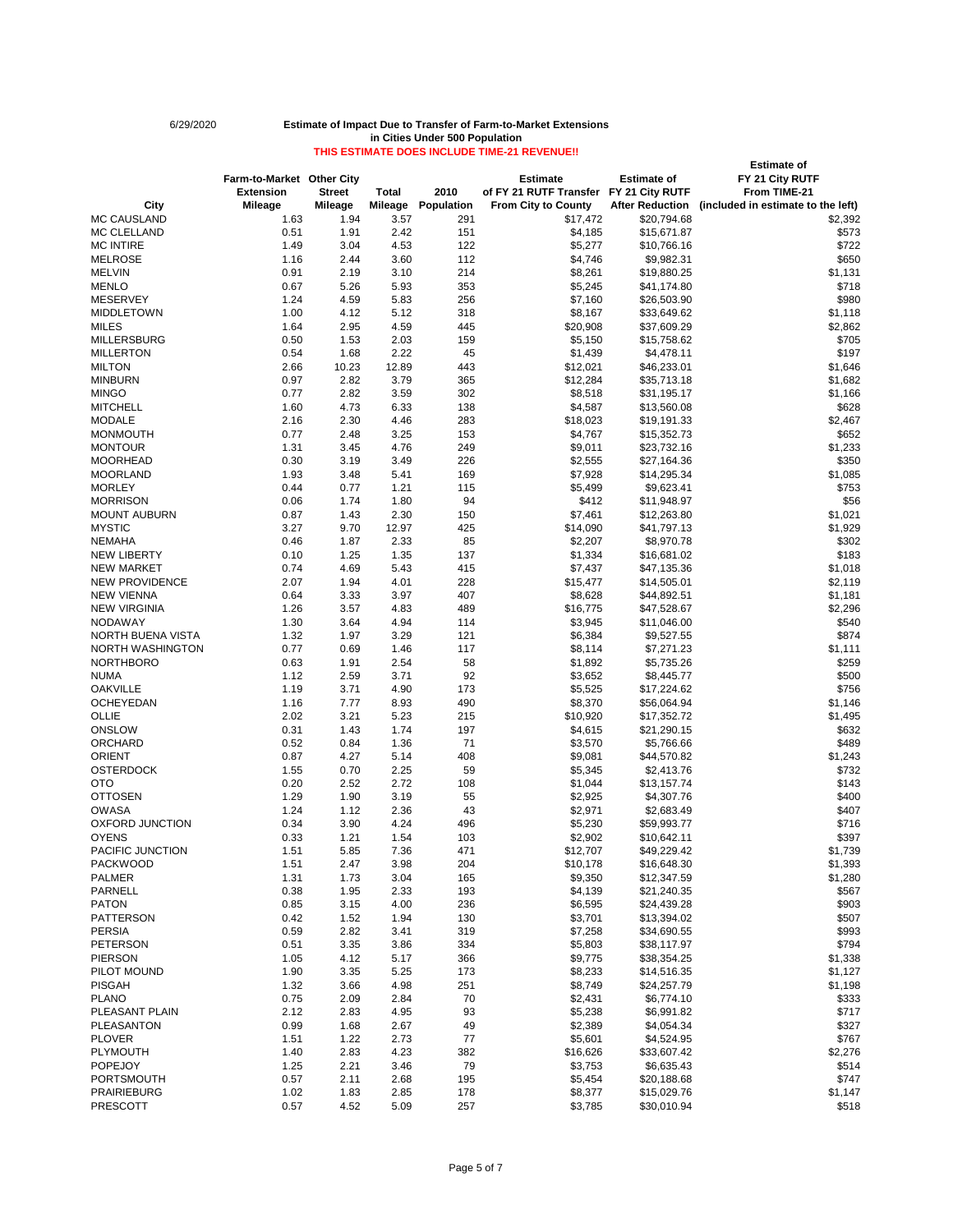# 6/29/2020 **Estimate of Impact Due to Transfer of Farm-to-Market Extensions in Cities Under 500 Population**

# **THIS ESTIMATE DOES INCLUDE TIME-21 REVENUE!! Estimate of Farm-to-Market Other City Estimate Estimate of FY 21 City RUTF Extension** Street Total 2010 of FY 21 RUTF Transfer FY 21 City RUTF<br>Mileage Mileage Mileage Population From City to County After Reduction **City Mileage Mileage Mileage Population From City to County After Reduction (included in estimate to the left)** PROMISE CITY 0.12 1.91 2.03 111 \$863 \$13,733.65 \$118 PROTIVIN 1.08 2.58 3.66 283 \$10,981 \$26,233.17 \$1,503 PULASKI 0.77 2.13 2.90 260 \$9,078 \$25,111.97 \$1,243 QUIMBY 0.59 3.04 3.63 319 \$6,818 \$35,130.42 \$933 RAKE 1.99 3.21 5.20 225 \$11,323 \$18,264.59 \$1,550 RALSTON 3.42 1.12 4.54 79 \$7,826 \$2,562.80 \$1,071 RANDALIA 0.78 0.85 1.63 68 \$4,279 \$4,663.01 \$586

| RANDALL               | 1.27 | 1.01  | 2.28  | 173    | \$12,672 | \$10,077.63 | \$1,735 |
|-----------------------|------|-------|-------|--------|----------|-------------|---------|
| <b>RANDOLPH</b>       | 0.67 | 2.48  | 3.15  | 168    | \$4,699  | \$17,393.07 | \$643   |
| <b>RATHBUN</b>        | 0.76 | 1.69  | 2.45  | 89     | \$3,630  | \$8,073.03  | \$497   |
| <b>REASNOR</b>        | 1.44 | 1.25  | 2.69  | 152    | \$10,700 | \$9,288.10  | \$1,465 |
| <b>REDDING</b>        | 0.99 | 3.59  | 4.58  | 82     | \$2,331  | \$8,452.18  | \$319   |
| <b>REMBRANDT</b>      | 0.51 | 2.03  | 2.54  | 203    | \$5,360  | \$21,334.58 | \$734   |
| <b>RENWICK</b>        | 1.13 | 4.73  | 5.86  | 242    | \$6,137  | \$25,686.48 | \$840   |
| <b>RHODES</b>         | 1.66 | 4.29  | 5.95  | 305    | \$11,190 | \$28,917.84 | \$1,532 |
| <b>RICKARDSVILLE</b>  | 0.15 | 1.30  | 1.45  | 182    | \$2,476  | \$21,457.17 | \$339   |
| <b>RICKETTS</b>       | 0.87 | 1.52  | 2.39  | 145    | \$6,941  | \$12,126.61 | \$950   |
| <b>RIDGEWAY</b>       | 1.79 | 2.44  | 4.23  | 315    | \$17,529 | \$23,893.83 | \$2,399 |
| <b>RINARD</b>         | 1.51 | 1.94  | 3.45  | 52     | \$2,993  | \$3,845.14  | \$410   |
| <b>RINGSTED</b>       | 1.07 | 6.42  | 7.49  | 422    | \$7,928  | \$47,565.43 | \$1,085 |
| <b>RIPPEY</b>         | 2.01 | 2.77  | 4.78  | 292    | \$16,146 | \$22,251.56 | \$2,210 |
| <b>RIVERTON</b>       | 1.10 | 11.17 | 12.27 | 304    | \$3,584  | \$36,392.17 | \$491   |
| <b>ROCK FALLS</b>     | 1.34 | 1.28  | 2.62  | 155    | \$10,425 | \$9,957.86  | \$1,427 |
| <b>RODMAN</b>         | 1.20 | 1.49  | 2.69  | 45     | \$2,640  | \$3,277.72  | \$361   |
| <b>RODNEY</b>         | 0.90 | 0.88  | 1.78  | 60     | \$3,989  | \$3,900.67  | \$546   |
| <b>ROME</b>           | 0.60 | 1.28  | 1.88  | 117    | \$4,910  | \$10,475.23 | \$672   |
| <b>ROSE HILL</b>      | 0.53 | 2.23  | 2.76  | 168    |          |             | \$581   |
|                       |      |       |       |        | \$4,242  | \$17,849.70 |         |
| <b>ROSSIE</b>         | 0.44 | 0.92  | 1.36  | 70     | \$2,978  | \$6,226.91  | \$408   |
| <b>ROWAN</b>          | 0.72 | 3.66  | 4.38  | 158    | \$3,415  | \$17,361.60 | \$468   |
| <b>ROWLEY</b>         | 0.92 | 2.32  | 3.24  | 264    | \$9,858  | \$24,858.37 | \$1,349 |
| <b>ROYAL</b>          | 1.00 | 4.65  | 5.65  | 446    | \$10,380 | \$48,268.65 | \$1,421 |
| <b>RUDD</b>           | 1.75 | 4.27  | 6.02  | 369    | \$14,106 | \$34,417.83 | \$1,931 |
| <b>RUTLAND</b>        | 1.81 | 1.95  | 3.76  | 126    | \$7,976  | \$8,592.97  | \$1,092 |
| <b>RYAN</b>           | 0.82 | 3.11  | 3.93  | 361    | \$9,905  | \$37,566.51 | \$1,356 |
| <b>SAGEVILLE</b>      | 0.65 | 0.35  | 1.00  | 122    | \$10,428 | \$5,615.05  | \$1,427 |
| ST. ANTHONY           | 1.56 | 1.55  | 3.11  | 102    | \$6,728  | \$6,684.94  | \$921   |
| <b>ST. DONATUS</b>    | 0.34 | 0.77  | 1.11  | 135    | \$5,438  | \$12,314.80 | \$744   |
| ST. LUCAS             | 1.07 | 0.83  | 1.90  | 143    | \$10,590 | \$8,214.60  | \$1,450 |
| <b>ST. MARYS</b>      | 0.36 | 0.82  | 1.18  | 127    | \$5,095  | \$11,605.43 | \$697   |
| ST. OLAF              | 1.07 | 0.41  | 1.48  | 108    | \$10,268 | \$3,934.34  | \$1,405 |
| ST. PAUL              | 1.16 | 0.37  | 1.53  | 129    | \$12,861 | \$4,102.28  | \$1,760 |
| <b>SALEM</b>          | 1.76 | 4.65  | 6.41  | 383    | \$13,829 | \$36,535.87 | \$1,893 |
| <b>SALIX</b>          | 1.61 | 5.36  | 6.97  | 363    | \$11,026 | \$36,708.31 | \$1,509 |
| SANDYVILLE            | 0.25 | 1.02  | 1.27  | 51     | \$1,320  | \$5,386.32  | \$181   |
| <b>SCARVILLE</b>      | 0.54 | 1.09  | 1.63  | $72\,$ | \$3,137  | \$6,331.36  | \$429   |
| <b>SEARSBORO</b>      | 0.17 | 3.07  | 3.24  | 148    | \$1,021  | \$18,440.85 | \$140   |
| <b>SHAMBAUGH</b>      | 0.06 | 4.54  | 4.60  | 191    | \$328    | \$24,788.89 | \$45    |
| <b>SHANNON CITY</b>   | 0.99 | 2.07  | 3.06  | 71     | \$3,021  | \$6,315.87  | \$413   |
| <b>SHARPSBURG</b>     | 0.83 | 1.49  | 2.32  | 89     | \$4,187  | \$7,516.47  | \$573   |
| <b>SHELDAHL</b>       | 1.43 | 3.03  | 4.46  | 319    | \$13,450 | \$28,498.64 | \$1,841 |
| <b>SHERRILL</b>       | 1.16 | 0.00  | 1.16  | 177    | \$23,276 | \$0.00      | \$3,186 |
| <b>SHUEYVILLE</b>     | 2.33 | 1.47  | 3.80  | 577    | \$46,524 | \$29,351.84 | \$6,368 |
| <b>SILVER CITY</b>    | 0.67 | 2.74  | 3.41  | 245    | \$6,330  | \$25,887.38 | \$866   |
| <b>SMITHLAND</b>      | 0.47 | 2.38  | 2.85  | 224    | \$4,858  | \$24,598.34 | \$665   |
| <b>SOMERS</b>         | 1.08 | 2.11  | 3.19  | 113    | \$5,031  | \$9,828.70  | \$689   |
| <b>SOUTH ENGLISH</b>  | 0.32 | 2.76  | 3.08  | 212    | \$2,896  | \$24,981.58 | \$396   |
| <b>SPILLVILLE</b>     | 1.34 | 1.57  | 2.91  | 367    | \$22,223 | \$26,037.45 | \$3,042 |
| SPRAGUEVILLE          | 1.84 | 0.00  | 1.84  | 81     | \$10,652 | \$0.00      | \$1,458 |
| <b>SPRING HILL</b>    | 0.12 | 1.51  | 1.63  | 63     | \$610    | \$7,674.60  | \$83    |
| <b>SPRINGBROOK</b>    | 1.56 | 0.43  | 1.99  | 144    | \$14,844 |             | \$2,032 |
|                       |      |       |       |        |          | \$4,091.70  |         |
| <b>STACYVILLE</b>     | 1.36 | 4.93  | 6.29  | 494    | \$14,046 | \$50,915.38 | \$1,923 |
| <b>STANLEY</b>        | 0.76 | 0.96  | 1.72  | 125    | \$7,263  | \$9,174.42  | \$994   |
| <b>STEAMBOAT ROCK</b> | 2.15 | 3.56  | 5.71  | 310    | \$15,349 | \$25,415.66 | \$2,101 |
| <b>STOCKPORT</b>      | 1.51 | 2.16  | 3.67  | 296    | \$16,015 | \$22,908.95 | \$2,192 |
| <b>STOCKTON</b>       | 0.57 | 1.59  | 2.16  | 197    | \$6,836  | \$19,069.33 | \$936   |
| <b>STOUT</b>          | 0.74 | 1.59  | 2.33  | 224    | \$9,355  | \$20,100.88 | \$1,281 |
| <b>STRUBLE</b>        | 0.51 | 1.11  | 1.62  | 78     | \$3,229  | \$7,027.94  | \$442   |

Page 6 of 7